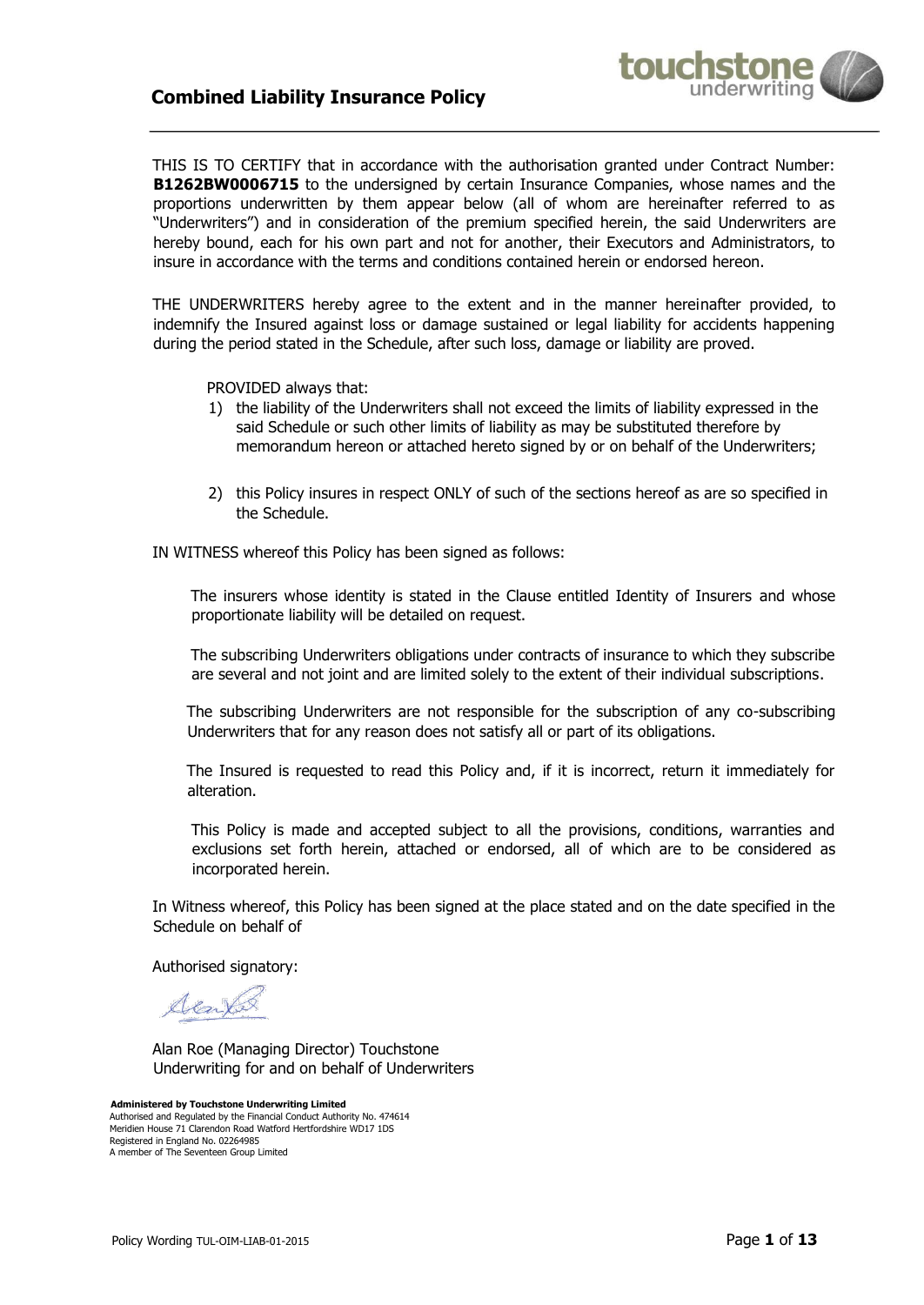# **LIABILITY INSURANCE**



### **1. OPERATIVE CLAUSE**

The Underwriters will indemnify the Insured against their legal liability to pay damages (including claimants" costs, fees and expenses) in accordance with the law of the United Kingdom. This indemnity applies only to such legal liability as defined by each insured Section of this Policy arising out of the Business specified in the Schedule, subject always to the terms, conditions and exclusions of such Section and of the Policy as a whole.

### **2. DEFINITIONS**

For the purpose of this Policy:

- 2.1. The Insured/ You/ Your means:
	- 2.1.1. the person, persons or corporate body named in the Schedule
	- 2.1.2. subsidiary companies of the Insured notified to and accepted in writing by the Underwriters.
- 2.2. Business means the business conducted at or from premises in Great Britain, Northern Ireland, The Channel Islands or the Isle of Man and shall include:
	- 2.2.1. the ownership, repair and maintenance of the Insured's own property
	- 2.2.2. provision and management of canteen, social, sports and welfare organisations for the benefit of any Person Employed and medical, fire fighting, and security services
	- 2.2.3. private work undertaken by any Person Employed for any director or partner of the Insured with the prior consent of the Insured.
- 2.3. Injury means death, bodily injury, illness or disease of or to any person.
- 2.4. Damage means loss of possession of or damage to tangible property.
- 2.5. Person Employed means any:

2.5.1. Employee being a person under a contract of service or apprenticeship with the Insured

- 2.5.2. labour master and persons supplied by him
- 2.5.3. person employed by labour only sub-contractors
- 2.5.4. self employed person under the control of the Insured
- 2.5.5. person hired to or borrowed by the Insured

2.5.6. person undertaking study or work experience or youth training scheme with the Insured

working for the Insured in connection with the Business.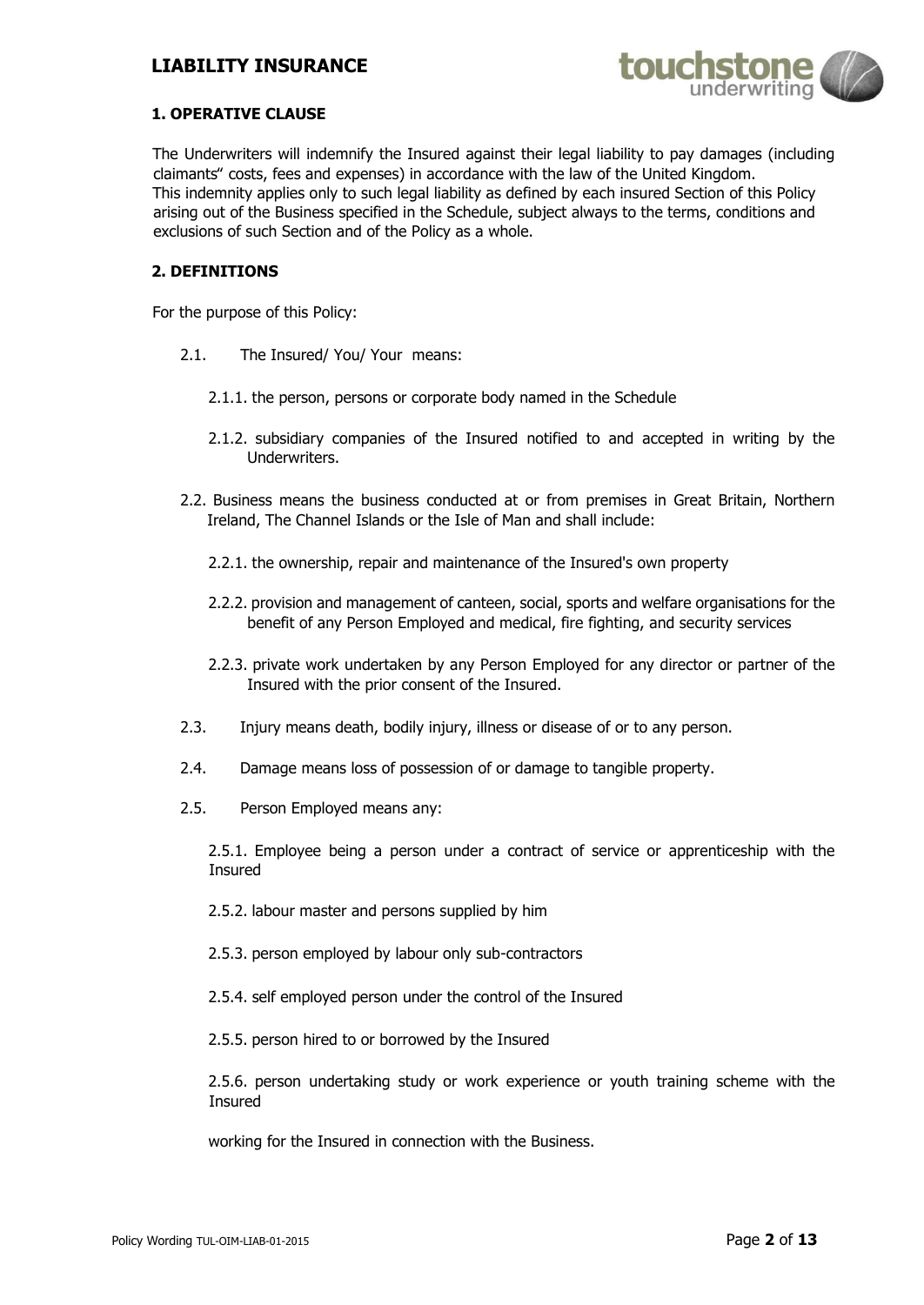

- 2.6. Product means any tangible property after it has left the custody or control of the Insured which has been designed, specified, formulated, manufactured, constructed, installed, sold, supplied, distributed, treated, serviced, altered or repaired by or on behalf of the Insured.
- 2.7. Pollution means pollution or contamination of the atmosphere, or of any water, land, buildings or other tangible property.
- 2.8. Defence Costs mean costs, fees and expenses incurred by the Insured with the written consent of the Underwriters in the defence or settlement of any claim under this Policy.
- 2.9. Terrorism means an act, including but not limited to the use of force or violence and/or the threat thereof, of any person or group(s) of persons, whether acting alone or on behalf of or in connection with any organisation(s) or government(s), committed for political, religious, ideological or similar purposes including the intention to influence any government and/or to put the public, or any section of the public, in fear.

## **3. INDEMNITY TO OTHERS**

The indemnity granted extends to:

- 3.1. managerial or supervisory Employees of the Insured in their business capacity for legal liabilities arising out of the performance of the Business and any director or partner of the Insured in respect of private work undertaken by any Person Employed for such director or partner with the prior consent of the Insured
- 3.2. the officers, committees and members of the Insured's canteen, social, sports, medical, fire fighting, security services and welfare organisations for legal liabilities incurred in their respective capacity as such
- 3.3. any person or firm for legal liabilities arising out of the performance of a contract with the Insured constituting the provision of labour only
- 3.4. any principal for legal liabilities arising out of work carried out by the Insured under a contract or agreement in respect of which the Insured would have been entitled to indemnity under this Policy if the claim had been made against the Insured
- 3.5. the personal representatives of any person or party indemnified by reason of this Clause 3 in respect of legal liability incurred by such person or party.

Provided always that all such persons or parties shall observe, fulfil and be subject to the terms, conditions and exclusions of this Policy as though they were the Insured.

### **4. CROSS LIABILITIES**

Each person or party granted indemnity by this Policy is separately indemnified in respect of claims made against any of them by any other subject to the Underwriters" total liability not exceeding the stated Limits of Indemnity.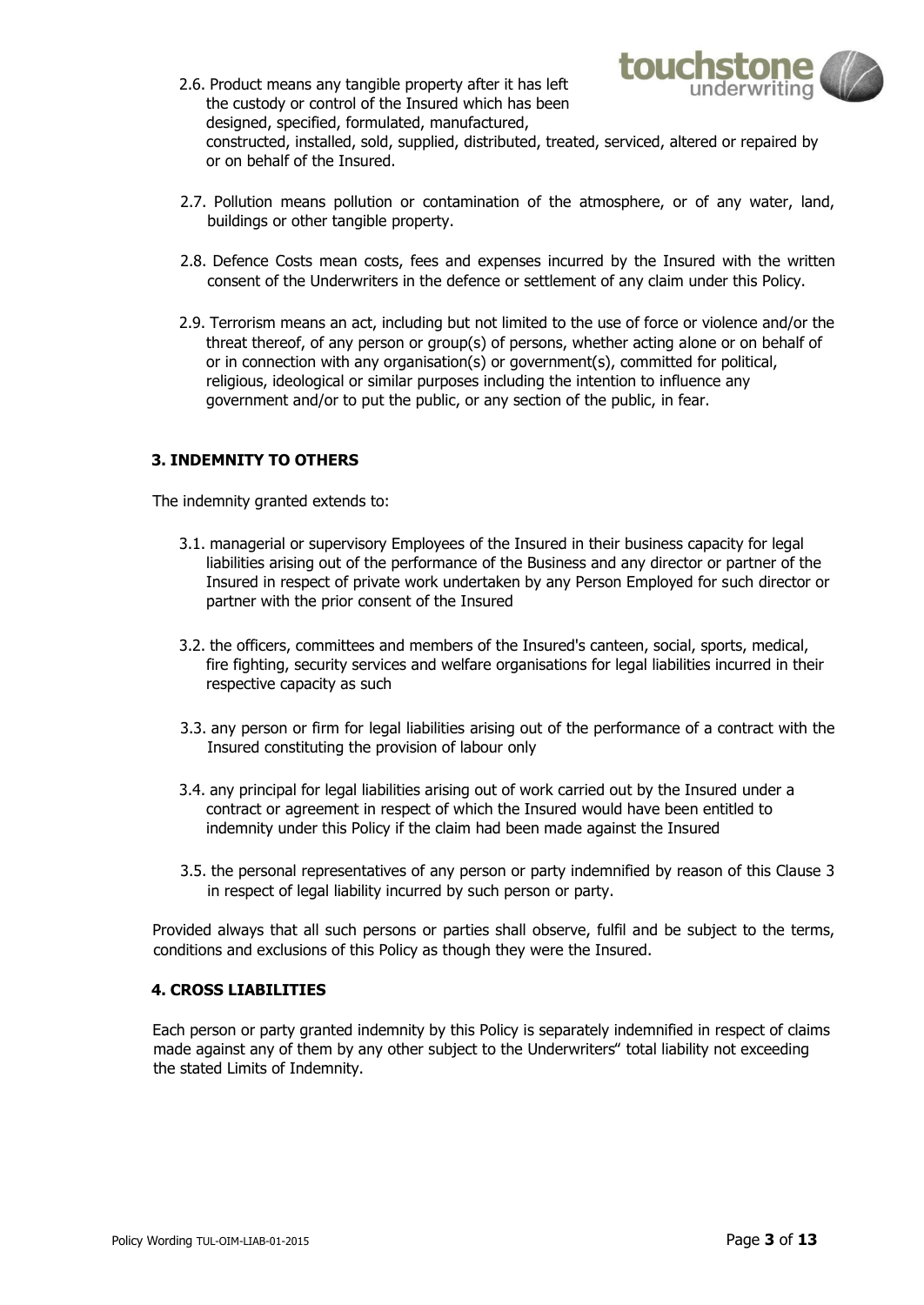## **5. LIMITS OF INDEMNITY**



5.1. SECTION A – The Underwriters" total liability to pay damages (including claimants' costs, fees and expenses) shall not exceed the sum stated in the Schedule in respect of any one claim against the Insured or series of claims against the Insured arising out of one occurrence.

5.2. SECTIONS B AND C – The Underwriters' total liability to pay damages (including claimants' costs,

fees and expenses) shall not exceed the sum stated in the Schedule against each Section in respect of any one occurrence or series of occurrences arising from one originating cause

Provided always that the Limit of Indemnity:

- 5.2.1. under Section B in respect of liability arising out of Pollution applies to the total amount of damages (including claimants' costs, fees and expenses) payable in respect of all occurrences during the Period of Insurance
- 5.2.2. under Section C applies to the total amount of damages (including claimants' costs, fees and expenses) payable in respect of all occurrences during the Period of Insurance.
- 5.2.3. in respect of Defence Costs, section 6.1.3. Corporate Manslaughter and Corporate Homicide Act 2007, shall not exceed £1,000,000 in all during the Period of Insurance.

### **6. DEFENCE COSTS**

Subject to the written consent and the control of the Underwriters and subject to all other Policy Conditions and Exclusions, this Policy will also pay Defence Costs.

Defence Costs include legal expenses:

- 6.1. incurred by or awarded against the Insured arising out of any prosecution of the Insured:
	- 6.1.1. for breach or alleged breach of Part 1 of the United Kingdom Health & Safety at Work Act 1974 (and/or legislation of similar effect)
	- 6.1.2. for any offence under Part II of the Consumer Protection Act 1987 and/or Part II of the Food Safety Act 1990 (and/or legislation of similar effect)
	- 6.1.3. incurred in the defence of any criminal proceedings brought or in an appeal against conviction arising from such proceedings, in respect of manslaughter or culpable homicide or alleged manslaughter, or culpable homicide including a breach of the Corporate Manslaughter and Corporate Homicide Act 2007
- 6.2. arising out of representation at any Coroner's Inquest or Fatal Accident Inquiry
- 6.3. arising out of the defence of any proceedings in a Court of Summary Jurisdiction in respect of matters which may form the subject of indemnity by this Policy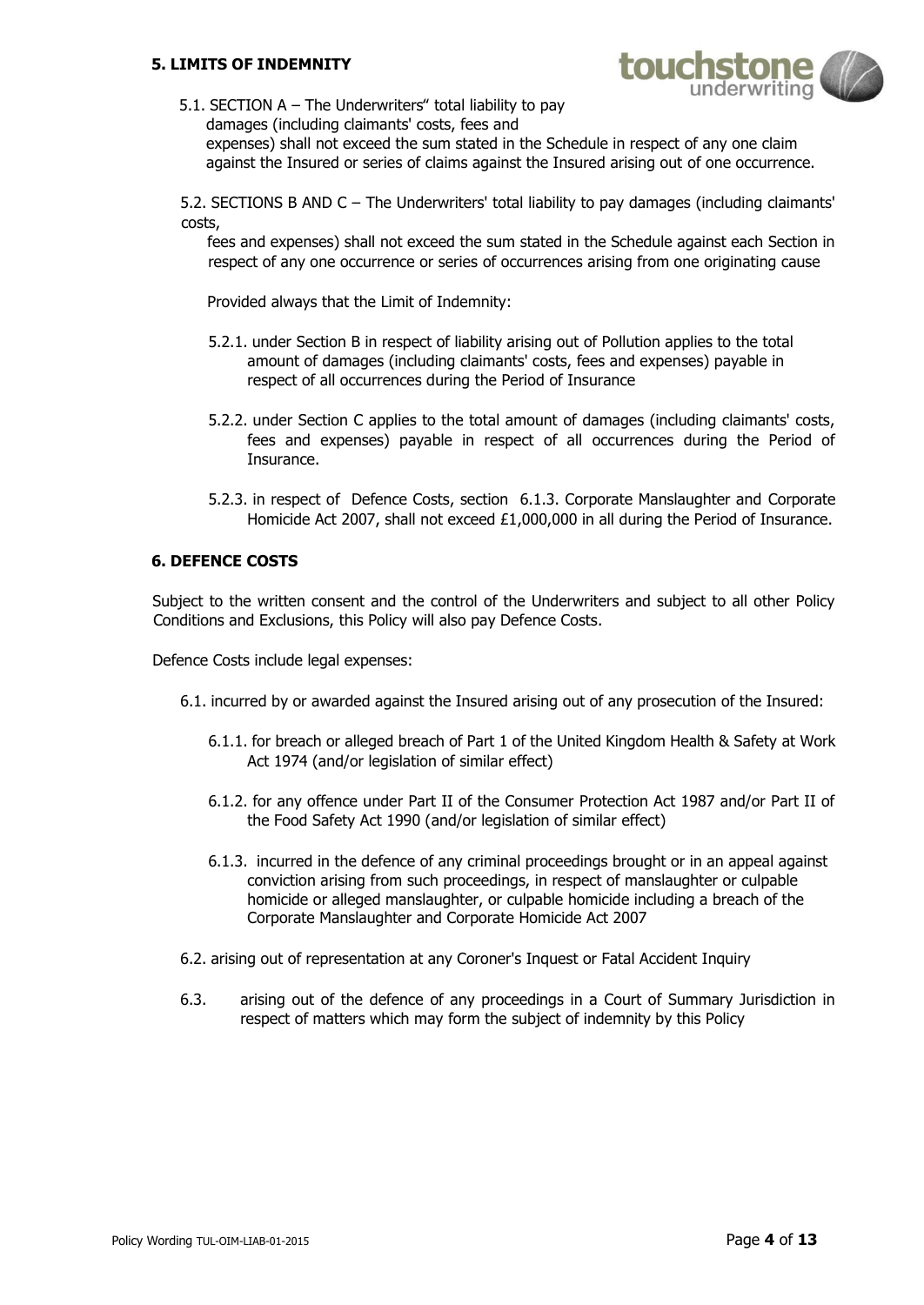Defence Costs will be payable in addition to the Limits of Indemnity except in respect of Section A and in respect of Section 6.1.when the Limit of Indemnity will be inclusive of all Defence Costs unless this Policy is specifically endorsed to the contrary.



## **7. COMPENSATION FOR COURT ATTENDANCE**

In the event of any director, partner or Employee of the Insured attending court as a witness at the request of the Underwriters in connection with a claim which is the subject of indemnity under this Policy the Underwriters will provide compensation to the Insured at the following rates for each day on which attendance is required:

- 7.1. any director or partner £250
- 7.2. any Employee E100

# **IDENTITY OF INSURERS**

### **Royal & Sun Alliance Insurance plc.**

Royal & Sun Alliance Insurance plc (No. 93792) is registered in England and Wales at St. Mark's Court, Chart Way, Horsham, West Sussex, RH12 1XL.

### A**IG Europe Limited**.

AIG Europe Limited is registered in England: company number 1486260. Registered address: The AIG Building, 58 Fenchurch Street, London EC3M 4AB.

### **Covéa Insurance plc**

Covea Insurance plc, Registered in England and Wales No.613259. Registered office, Norman Place, Reading, RG1 8DA

All Insurers are authorised by the Prudential Regulation Authority and regulated by the Financial Conduct Authority and the Prudential Regulation Authority.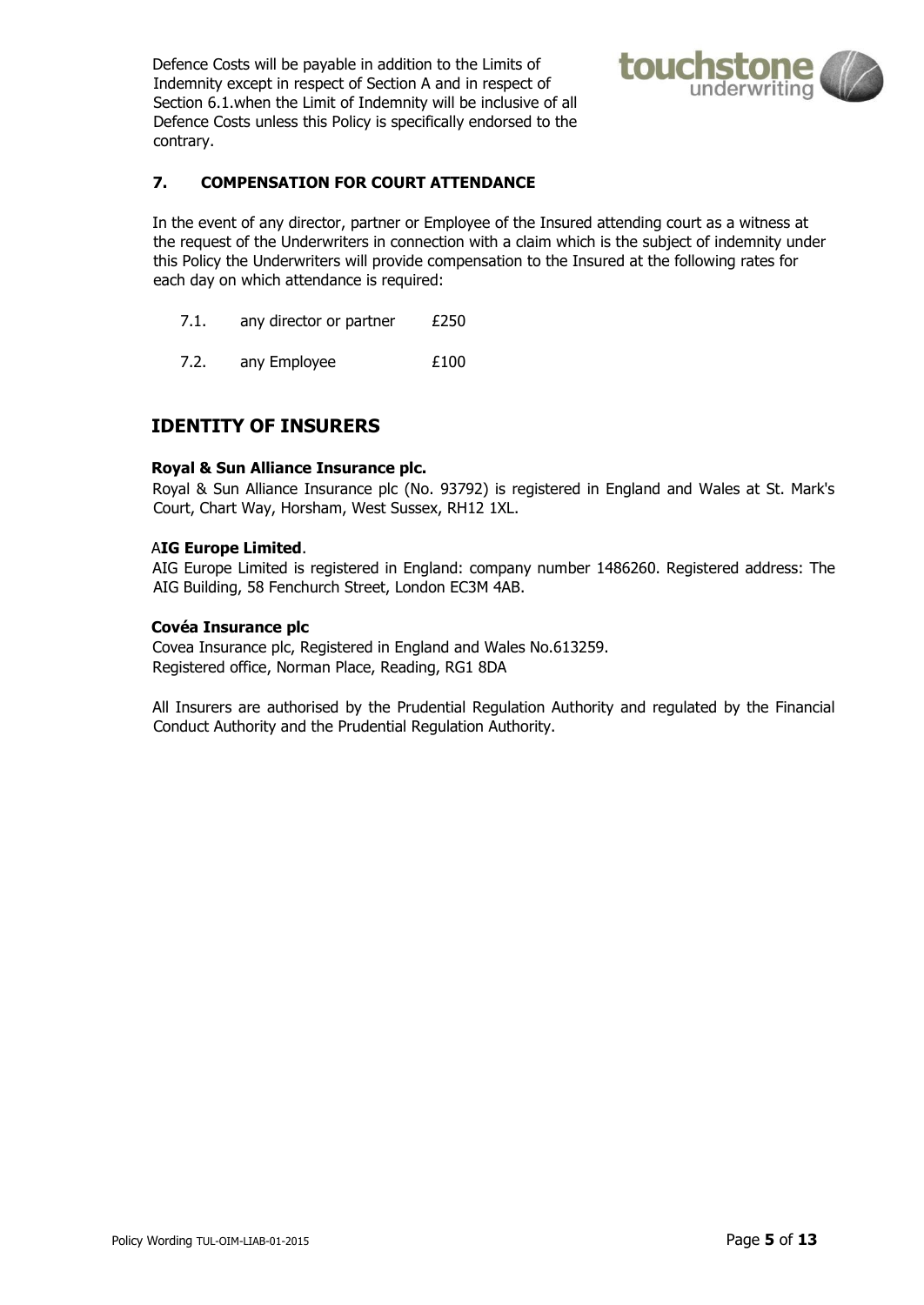

# **SECTION A – EMPLOYERS' LIABILITY**

## **8. SECTION A – INDEMNITY**

The Insured is indemnified by this Section in accordance with the Operative Clause in respect of Injury to any Person Employed arising out of and in the course of employment by the Insured and occurring during the Period of Insurance.

## **9. SECTION A – EXCLUSIONS**

This Section does not apply to or include legal liability:

- 9.1. arising outside Great Britain, Northern Ireland, the Isle of Man and the Channel Islands except in respect of temporary non-manual visits by Persons Employed
- 9.2. incurred in circumstances where any road traffic legislation requires compulsory insurance or security and an indemnity is afforded to the Insured by any such insurance or security
- 9.3. arising out of work on and/or visits to any offshore rig and/or installation and/or platform from the time of embarkation onto a conveyance at the point of final departure to such offshore rig and/or installation and/or platform until disembarkation from the conveyance from such offshore rig and/or installation and/or platform onto land.
- 9.4. arising out of Terrorism except to the extent that an indemnity is deemed to be required in accordance with the provisions of any law relating to compulsory insurance of liability to employees, in which case a sub-limit of £5,000,000 shall apply.
- 9.5 arising out of or related to the manufacture mining processing distribution testing remediation removal storage disposal sale use or exposure to asbestos or materials or products containing asbestos, except to the extent that an indemnity is deemed to be required in accordance with the provisions of any law relating to compulsory insurance of liability to employees, in which case a sub-Limit of Indemnity of £5,000,000 shall apply.

It is a condition precedent to the liability of underwriters that the insured do not manufacture mine process distribute test remediate remove store dispose sell or use asbestos or materials or products containing asbestos.

## **10. SECTION A – COMPULSORY INSURANCE CLAUSE**

The indemnity granted by this Section is deemed to be in accordance with the provisions of any law enacted in Great Britain, Northern Ireland, the Isle of Man or the Channel Islands relating to compulsory insurance of liability to employees.

If however, there has been non-observance of any Policy conditions by the Insured, and the Underwriters shall have paid any sum which would not have been paid but for the provisions of such law then the Insured shall forthwith repay such sum to the Underwriters.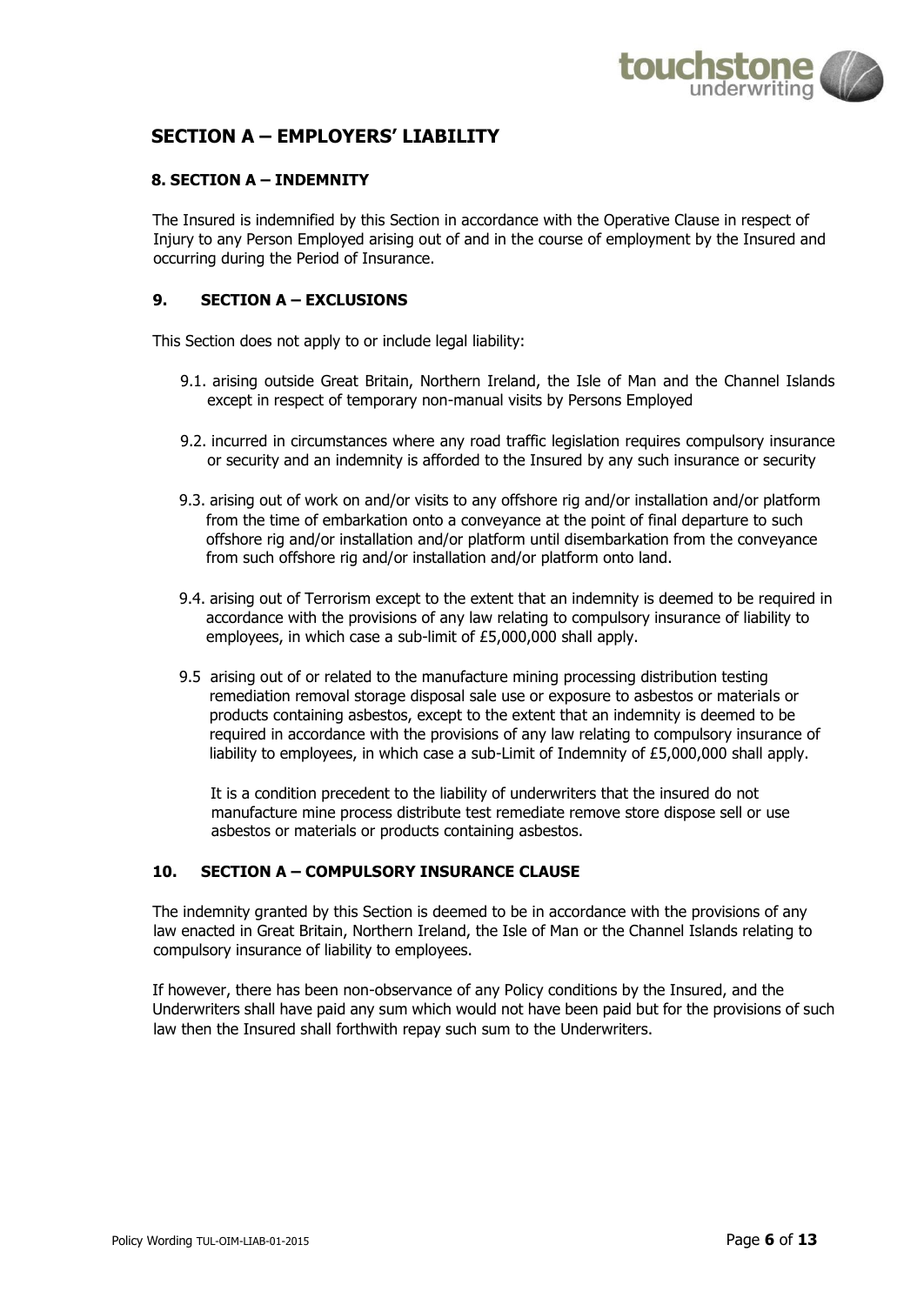

# **SECTION B – PUBLIC LIABILITY**

## **11. SECTION B – INDEMNITY**

The Insured is indemnified by this Section in accordance with the Operative Clause for and/or arising out of accidental Injury and/or Damage occurring during the Period of Insurance.

## **12. SECTION B – EXCLUSIONS**

This Section does not apply to or include legal liability:

- 12.1. in respect of Injury to any Person Employed arising out of and in the course of employment by the Insured.
- 12.2. arising out of or in connection with any Product.
- 12.3. arising out of the ownership, possession or use by or on behalf of the Insured, or any person or party entitled to indemnity, of any motor vehicle or trailer for which compulsory insurance or security is required by legislation, other than legal liability:
	- 12.3.1. caused by the use of any tool or plant forming part of or attached to or used in connection with any motor vehicle or trailer in circumstances where compulsory insurance or security is not required by any legislation
	- 12.3.2. arising beyond the limits of any carriageway or thoroughfare caused by the loading or unloading of any motor vehicle or trailer except where indemnity is provided by any motor insurance contract
	- 12.3.3. arising out of any motor vehicle or trailer temporarily in the Insured's custody or control for the purpose of parking except liability for which compulsory insurance or security is required by any legislation
- 12.4. arising out of the ownership, possession or use by or on behalf of the Insured of any aircraft, hovercraft, offshore installation and/or rig and/or platform or watercraft (other than watercraft not exceeding 10 metres in length whilst on inland waterways)
- 12.5. for Damage to property owned, leased to, hired by, under hire purchase, on loan to, held in trust by or otherwise in the Insured's care, custody or control other than:
	- 12.5.1. clothing and personal effects (including vehicles and their contents) of Employees and visitors
	- 12.5.2. premises (including contents therein) temporarily occupied by the Insured for work therein or thereon but no indemnity shall be granted for Damage to that part of the property on which the Insured is or has been working and which arises out of such work
	- 12.5.3. premises tenanted by the Insured provided always that liability for such Damage is not assumed by the Insured under agreement where liability would not have existed in the absence of the agreement
- 12.6. arising out of breach of professional duty, or wrongful or inadequate advice given separately for a fee or in circumstances where a fee would normally be charged.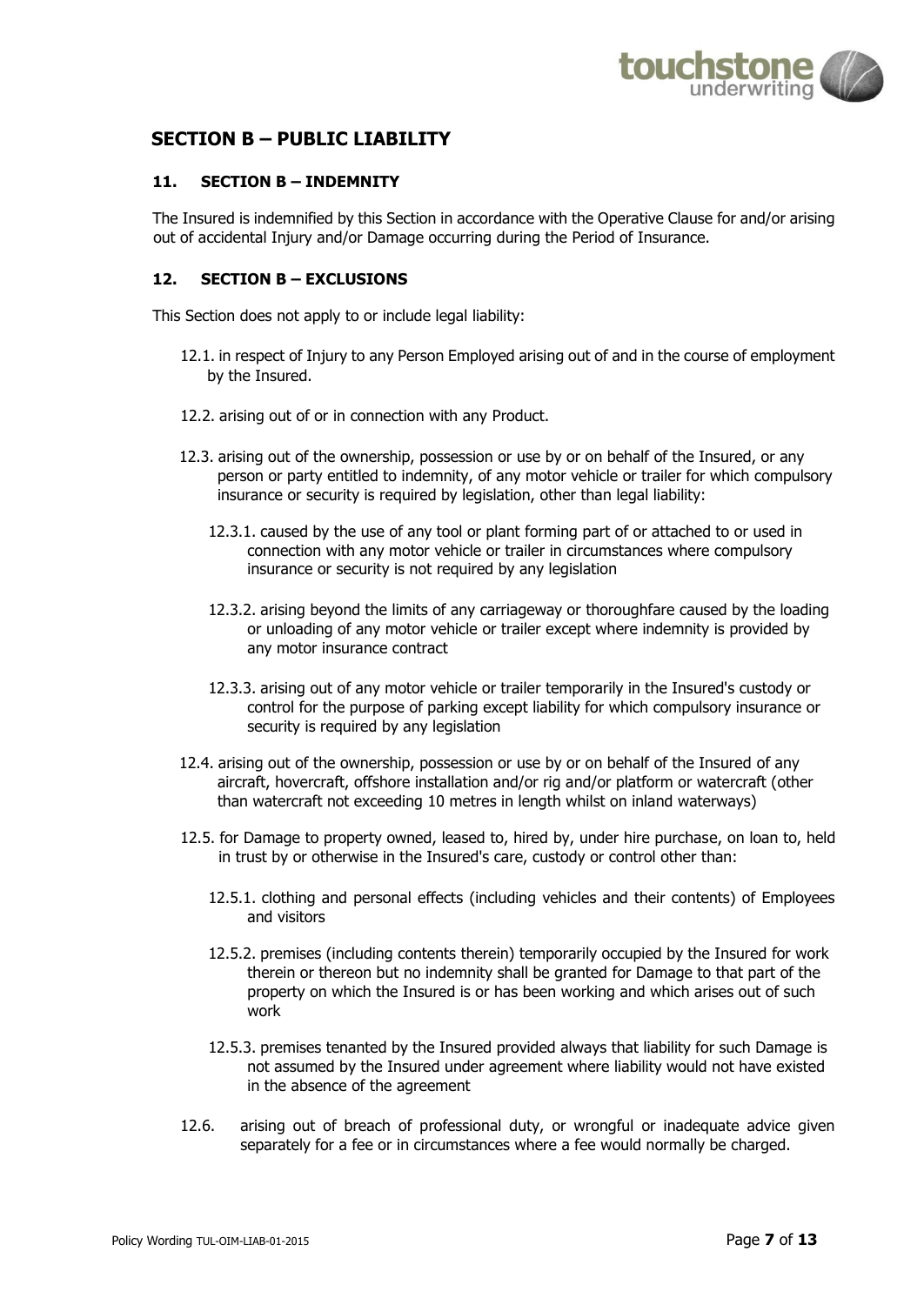

# **SECTION C – PRODUCTS LIABILITY**

# **13. SECTION C – INDEMNITY**

The Insured is indemnified by this Section in accordance with the Operative Clause for and/or arising out of accidental Injury and/or Damage occurring during the Period of Insurance and arising out of or in connection with any Product.

## **14. SECTION C – EXCLUSIONS**

This Section does not apply to or include legal liability:

- 14.1. in respect of Injury to any Person Employed arising out of and in the course of employment by the Insured.
- 14.2. for costs incurred in the repair, reconditioning or replacement of any Product or part thereof which is alleged to be defective
- 14.3. arising out of the recall of any Product or part thereof
- 14.4. arising out of any Product which with the Insured's knowledge is intended for incorporation into the structure, machinery or controls of any aircraft, other aerial device, hovercraft or waterborne craft
- 14.5. arising by virtue of a contract or agreement but which would not have arisen in the absence of such contract or agreement
- 14.6. arising from circumstances known to the Insured prior to the inception date of this Insurance.
- 14.7. arising from the failure of any Product to perform its intended function.

# **GENERAL EXCLUSIONS**

## **15. EXCLUSIONS APPLICABLE ONLY TO SECTIONS B & C**

Sections B and C do not apply to or include legal liability:

- 15.1. arising out of the deliberate, conscious or intentional disregard by the Insured's technical or administrative management of the need to take all reasonable steps to prevent Injury or Damage
- 15.2. arising out of liquidated damages clauses, penalty clauses or performance warranties unless proven that liability would have attached in the absence of such clauses or warranties
- 15.3. arising out of Pollution of the atmosphere or of any water, land, buildings or other tangible property except to the extent that the Insured demonstrates that such Pollution;
	- 15.3.1. was the direct result of a sudden, identifiable, unintended and unexpected incident occurring in its entirety at a specific time and place during the Period of this Insurance
	- 15.3.2. was not the direct result of the Insured failing to take reasonable precautions to prevent such Pollution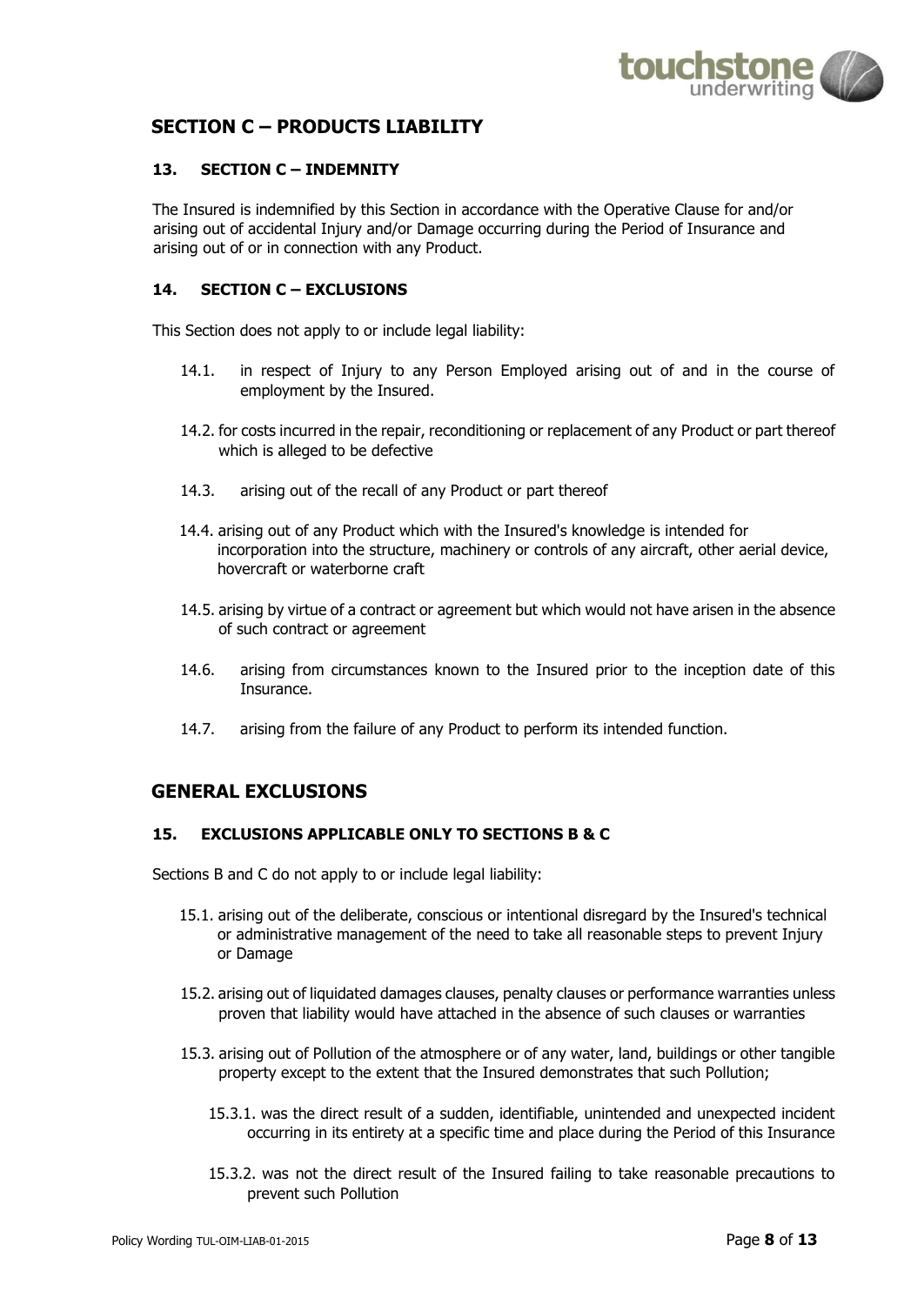

Provided always that all such Pollution which arises out of one incident shall be considered for the purposes of this Policy to have occurred at the time such incident takes place and that Underwriters total liability to pay damages (including claimants' costs, fees and expenses) under this clause shall not exceed the Limit of Indemnity stated in the Schedule in the aggregate in respect of the Period of this Insurance.

- 15.4. directly or indirectly occasioned by, happening through or in consequence of war, invasion, act of foreign enemy, hostilities (whether war be declared or not), civil war, rebellion, revolution, insurrection or military or usurped power.
- 15.5. directly or indirectly occasioned by, happening through, arising out of, resulting from or in connection with an act of Terrorism. These Sections also exclude legal liability directly or indirectly occasioned by, happening through, in consequence of, arising out of, resulting from or in connection with any action taken in controlling, preventing, suppressing or in any way relating to any act of Terrorism.
- 15.6. a. directly or indirectly occasioned by, happening through, arising out of, resulting from or In connection with any fungus of any kind whatsoever, including but not limited to mildew, mould, spore(s) or allergens; or

b. any costs or expenses associated, in any way, with the abatement, mitigation, remediation, containment, detoxification, neutralization, monitoring, removal, disposal, or any obligation to investigate or assess the presence or effects of any fungus of any kind whatsoever, including but not limited to mildew, mould, spore(s) or allergens; or

c. any obligation or duty to defend any actions directly or indirectly occasioned by, happening through, arising out of, resulting from or in connection with any fungus of any kind whatsoever, including but not limited to mildew, mould, spore(s) or allergens

Irrespective of the cause of such fungus, mildew, mould, spore(s) or allergens, and whenever or wherever occurring.

- 15.7 directly or indirectly caused by, resulting from or in connection with any component building material that must be removed, encapsulated, or otherwise abated because its presence or release is a hazard to human health.
- 15.8 arising from the manufacture mining processing distribution testing remediation removal storage disposal sale use or exposure to asbestos or materials or products containing asbestos whether or not there is another cause of loss which may have contributed concurrently or in consequence of a loss.
- 15.9 Directly or indirectly resulting from, or in consequence of any travel package arrangement.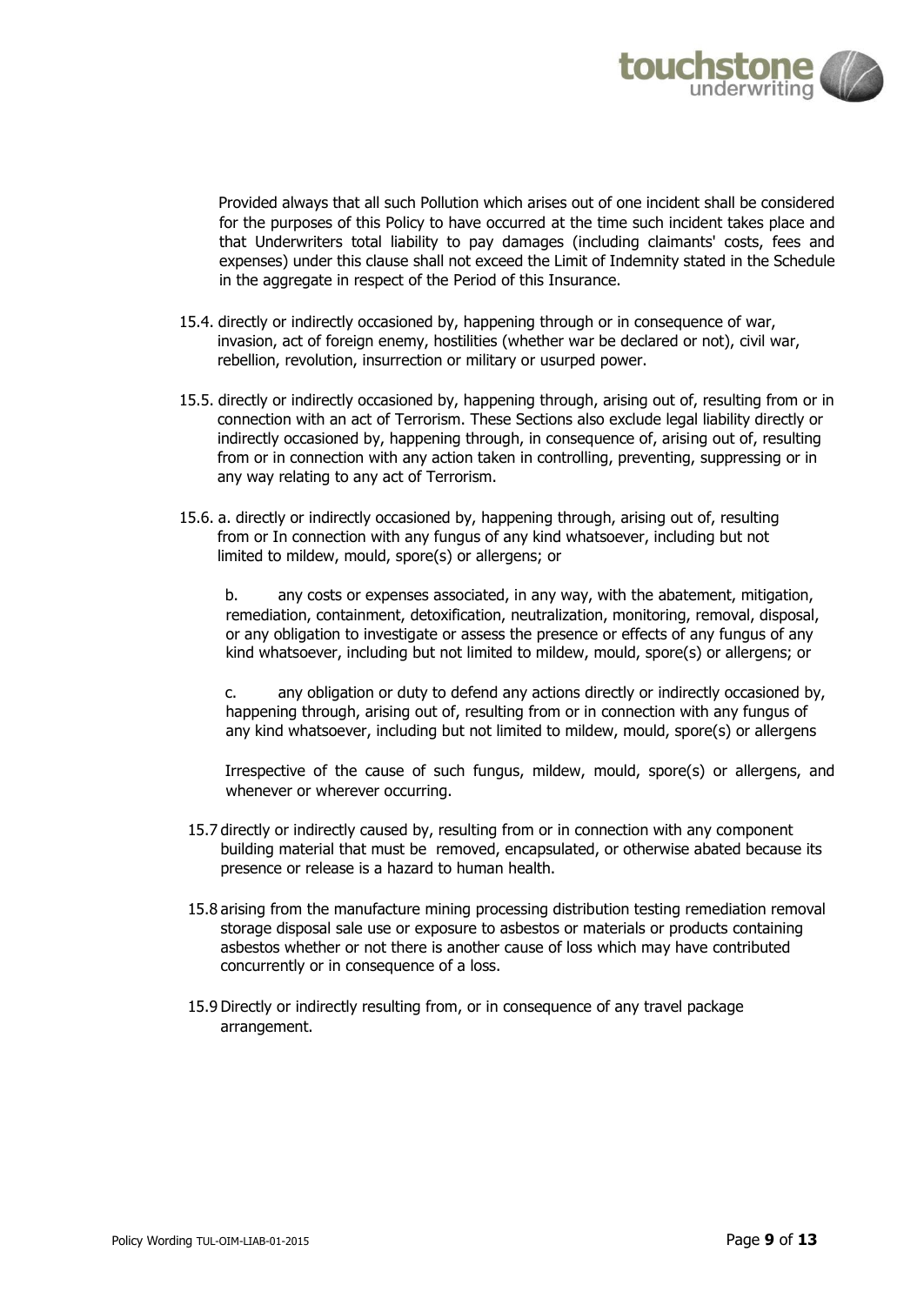

# **16. EXCLUSIONS APPLICABLE TO ALL SECTIONS OF THE POLICY**

This Policy does not apply to or include legal liability:

- 16.1. directly or indirectly caused by or contributed to by or arising from:
	- 16.1.1. ionising radiations or contamination by radioactivity from any nuclear fuel or from any nuclear waste from the combustion of nuclear fuel
	- 16.1.2. the radioactive, toxic, explosive or other hazardous properties of any explosive nuclear assembly or nuclear component thereof

Provided that in respect of claims arising out of Injury which form the subject of Indemnity under Section A this Exclusion shall only apply to liability:

- a) of any party to whom Indemnity is granted under Clause 3.4. (or their personal representatives)
- b) assumed by the Insured by agreement which would not have attached in the absence of such agreement
- 16.2. for any award of punitive or exemplary damages whether as fines, penalties, multiplication of compensatory awards or damages, or in any other form whatsoever
- 16.3. for the Excess stated in the Schedule in respect of the first amount of each claim arising out of Damage
- 16.4. which forms the subject of insurance by any other Policy and this Policy shall not be drawn into contribution with such other insurance.

# **GENERAL CONDITIONS**

## **17. GENERAL CONDITIONS APPLICABLE TO ALL SECTIONS OF THE POLICY**

(Conditions 17.1. to 17.5. are precedent to Underwriters' liability to provide Indemnity under this Policy)

- 17.1. The Insured shall give immediate notice in writing to the Underwriters of any occurrence that may give rise to a claim under this Policy and shall give all such additional information as the Underwriters may require. Every claim, writ, summons, notice of adjudication, referral notice or process and all documents relating thereto shall be forwarded to the Underwriters immediately they are received.
- 17.2. No admission, offer, promise or payment shall be made or given by or on behalf of the Insured without the written consent of the Underwriters who shall be entitled to take over and conduct in the name of the Insured the defence or settlement of any claim or to prosecute in the name of the Insured for their own benefit any claim for indemnity or damages or otherwise and shall have full discretion in the conduct of any proceedings and in the settlement of any claim and the Insured shall give all such information and assistance as the Underwriters may reasonably require.
- 17.3. The Underwriters may at any time pay to the Insured in connection with any claim or series of claims under this Policy to which a Limit of Indemnity applies the amount of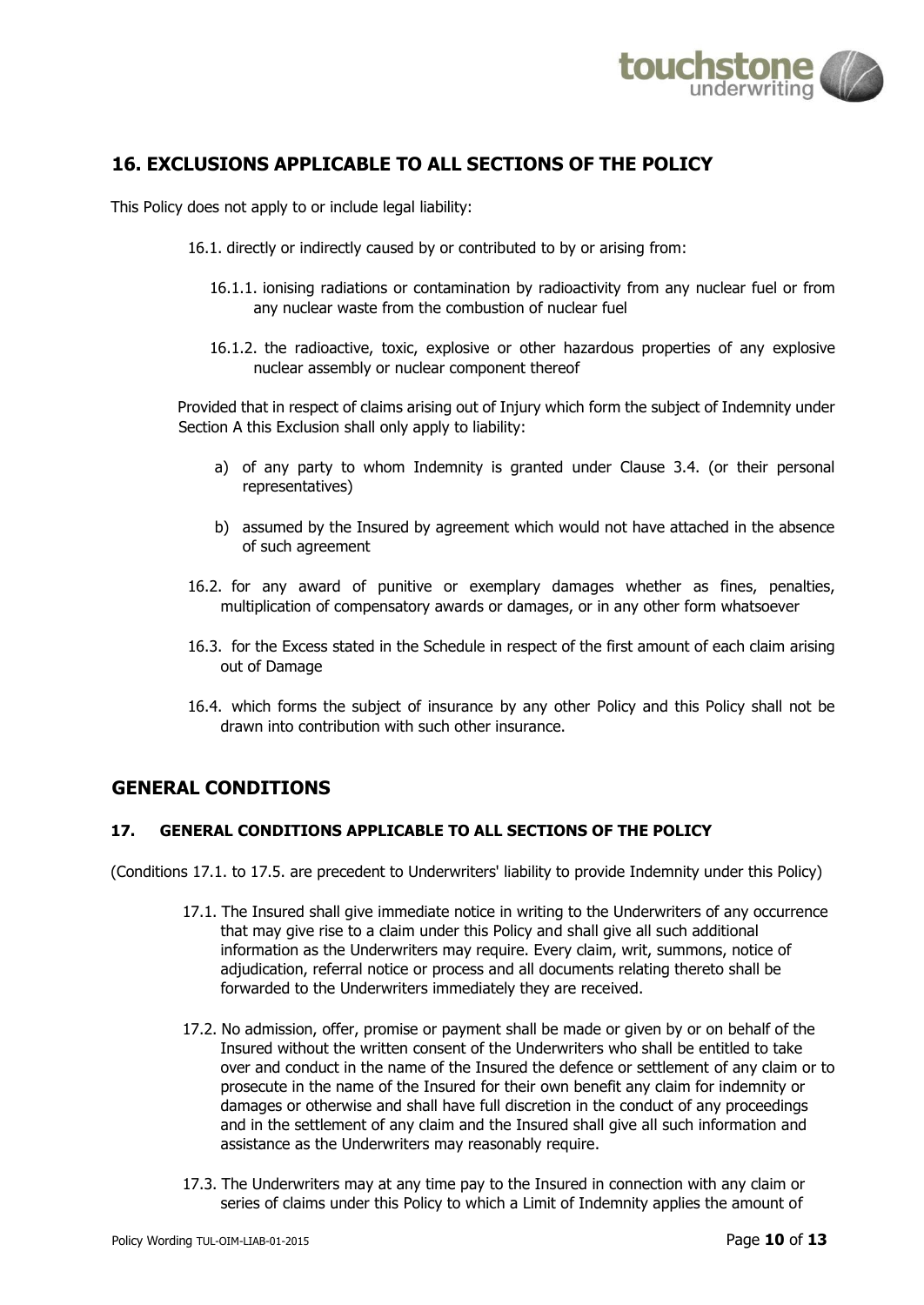

such Limit (after deduction of any sums already paid) or any lesser amount for which such claims can be settled and upon such payment being made the Underwriters shall relinquish the conduct and control of and be under no further liability in connection with such claims except for the payment of Defence Costs incurred prior to the date of such payment (unless the Limit of Indemnity is stated to be inclusive of Defence Costs).

Provided that if the Underwriters exercise the above option and the amount required to dispose of any claim or series of claims exceeds the Limit of Indemnity and such excess amount is insured either in whole or in part, with Defence Costs payable in addition to the Limit of Indemnity under this Policy then the Underwriters will also contribute their proportion of subsequent Defence Costs incurred with their consent as the Limit of Indemnity bears to the amount paid to dispose of a claim.

- 17.4. The Insured shall give notice to the Underwriters of any alteration or circumstance which materially affects the risks insured under this Policy and until the Underwriters be advised of such alteration or circumstance and shall have expressly agreed in writing to accept liability for such altered risk and the Insured has paid or agreed to pay the additional premium (if any) the Underwriters shall not be liable in respect of any claim or claims due wholly or partially to any such alteration or circumstance.
- 17.5. Where the premium is provisionally based on the Insured's estimates, the Insured shall keep accurate records and within 90 days of expiry of the Period of this Insurance declare such particulars as the Underwriters require. The premium shall then be adjusted and any difference paid or allowed to the Insured as the case may be subject to any minimum premium that may apply. Where such estimates include remuneration to employees, the required declaration shall also include remuneration to all persons defined as Persons Employed by this Policy. Failure to declare such particulars to the Underwriters shall entitle the Underwriters to estimate if they so wish such particulars and to assess the further premium payment due calculated on such estimated particulars.
- 17.6. Any written proposal and/or declaration made by the Insured shall form the basis of this contract of insurance and is deemed to be incorporated herein.
- 17.7. If any claim under this Policy is in any respect fraudulent this Policy shall become void and all benefit hereunder shall be forfeited.
- 17.8. The Underwriters may cancel this Policy by giving 30 days" notice in writing of such cancellation to the Insured's last known address.
- 17.9. Any phrase or word in this Policy and the Schedule will be interpreted in accordance with the law of England. The Policy and the Schedule shall be read together as one contract and any word or expression to which a specific meaning has been attached in any part of this Policy or the Schedule shall bear such specific meaning wherever it may appear.
- 17.10. All disputes concerning the interpretation of this Policy are understood and agreed by both the Insured and the Underwriters to be subject to English Law. Each party agrees to submit to the jurisdiction of any court of competent jurisdiction within England and to comply with all requirements necessary to give such court jurisdiction. All matters arising hereunder shall be determined in accordance with the law and practice of such court.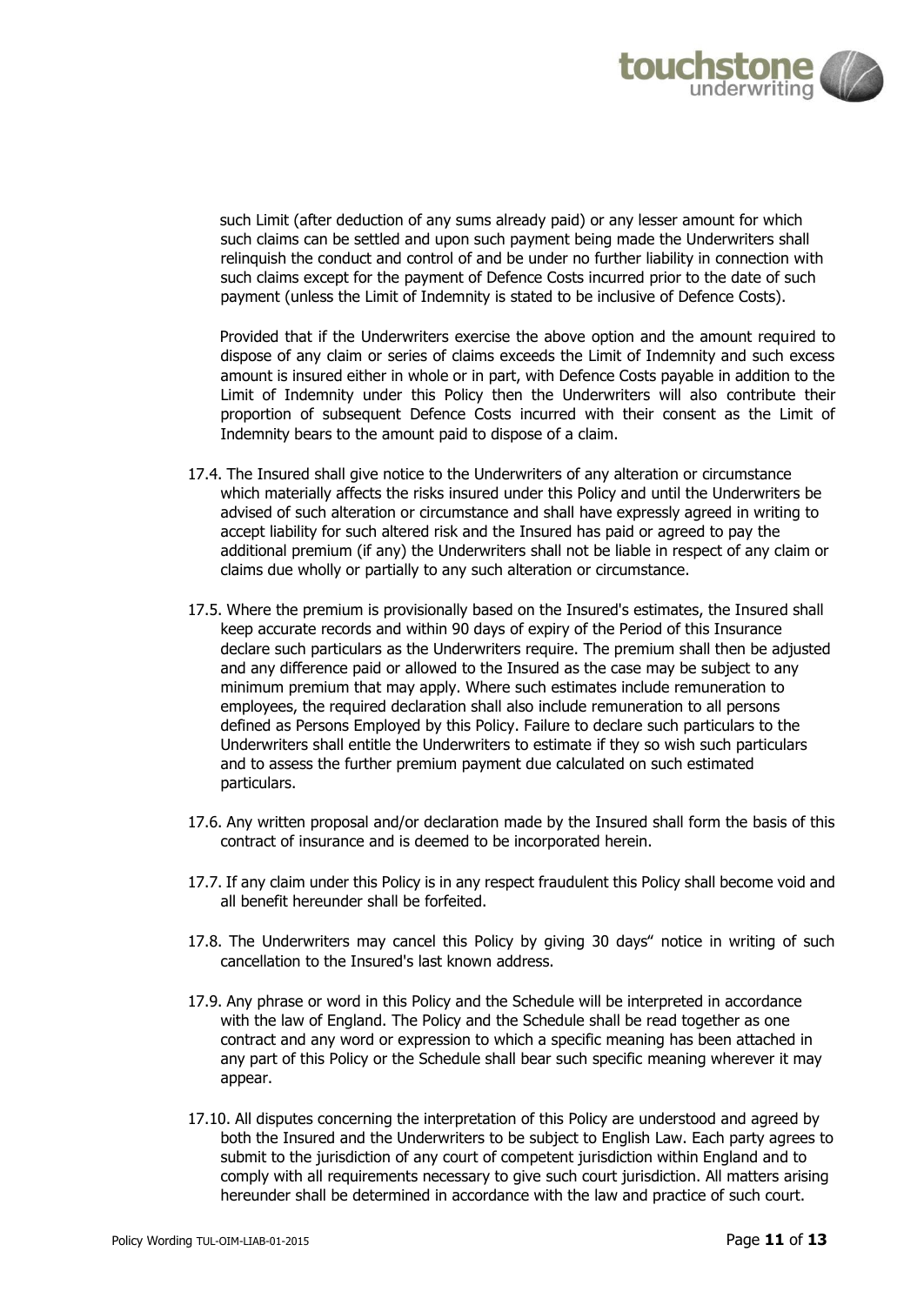

17.11. Contract (Rights of Third Parties) Act 1999 Clarification Clause A person who is not party to this contract of insurance has no right under the Contract (Rights of Third Parties) Act 1999 to enforce any term of this contract of insurance, but this does not affect any right or remedy of a third party which exists or is available apart from the Act.

#### 17.12.Data Protection Act 1998

It is understood by the Insured that any information provided to the Underwriters regarding the Insured will be processed by the Underwriters, in compliance with the provisions of the Data Protection Act 1998, for the purpose of providing insurance and handling claims, if any, which may necessitate providing such information to third parties.

17.13. Choice of Law and Jurisdiction

The parties to this contract are free to choose the law applicable to the contract. Unless specifically agreed to the contrary this insurance Policy shall be subject to English Law.

The indemnity provided by this Policy shall apply only to judgements against the Insured in the Courts of Law of England and Wales, Scotland, Northern Ireland, the Isle of Man and the Channel Islands and not to judgements obtained elsewhere nor to Judgements or orders obtained in the said courts for enforcement of foreign judgements whether by way of reciprocal agreements or otherwise.

The premium for this Policy has been calculated accordingly and no consideration has been paid in respect of sums payable under any other law or the jurisdiction of any other courts.

#### 17.14 Your Right to Cancel

You have the right to cancel the insurance Policy within 14 days of receiving the Policy documentation and receive a full refund of any premium paid, provided that there have been no claims either paid, reported or outstanding. For the purposes of this cancellation clause, it will be deemed that You will have received the Policy document upon the day following the date it was posted to the Insured by first class post.

If You do cancel this insurance within the initial 14 day period, then no cover will have been in place from the date of inception, as specified in the Schedule, and no liability whatsoever shall attach to the Underwriters in respect of the Policy.

If You do not exercise Your right of cancellation within the initial 14 day period, this insurance Policy will automatically come into force from the inception date specified in the Schedule. You will remain liable to pay the full annual premium. Following the expiry of the initial 14 day period, this insurance Policy may be cancelled at any time at Your written request. Underwriters reserve the right not to allow a return of premium.

To exercise Your right to cancel, contact the broker who arranged this cover for You